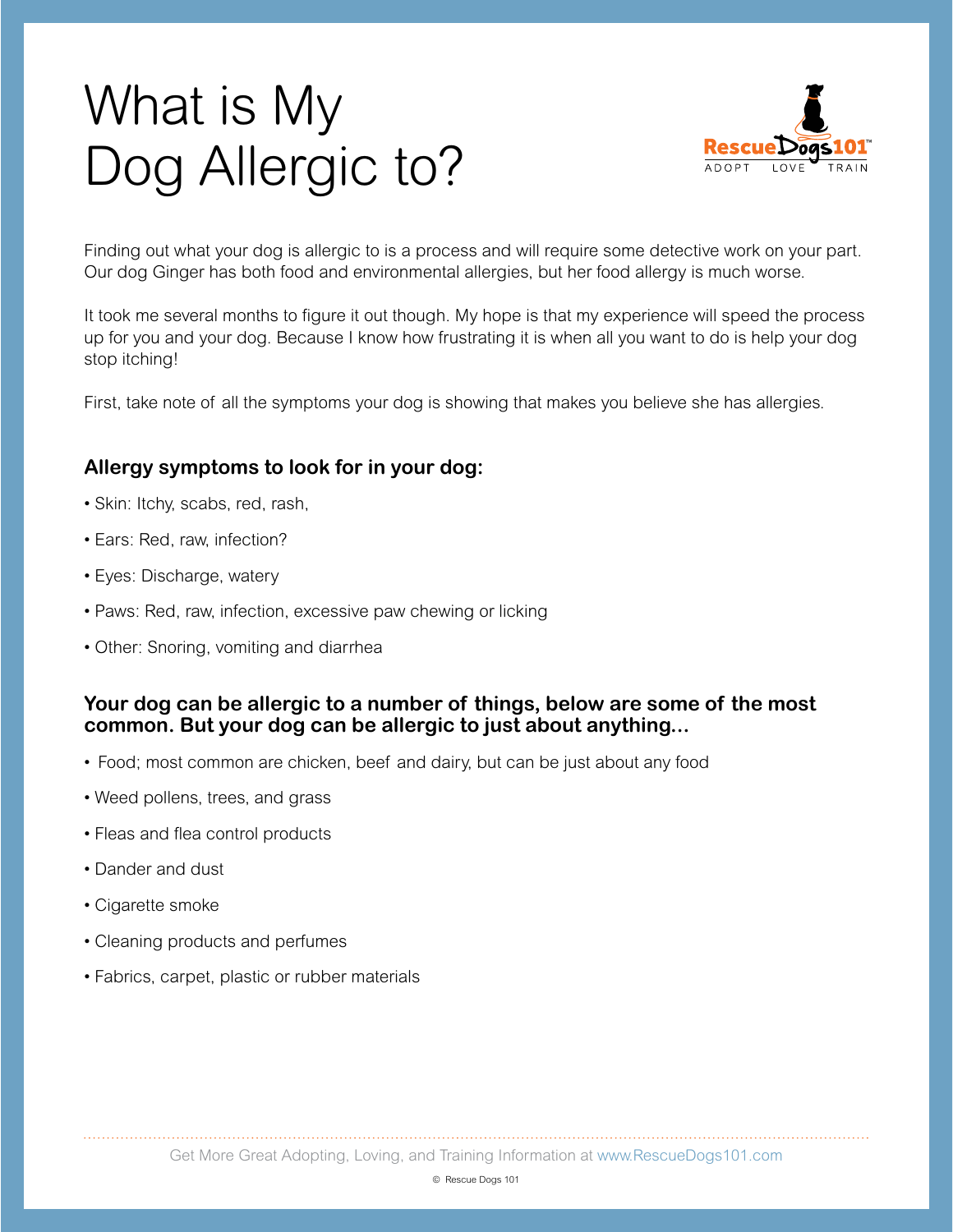# Keeping Track



Start keeping a log of when you notice any allergy symptoms. The chart below should help keep track. I entered a few examples on the first row to help you get started. The chart will track 14 days/2weeks.

TIP: You can print this and handwrite your entries, or you can type in your entries in this PDF.

| <b>Date</b> | <b>Activity/Weather</b>                            | Food                                | Skin  | Ears             | <b>Eyes</b> | Paws |
|-------------|----------------------------------------------------|-------------------------------------|-------|------------------|-------------|------|
| $7/1$       | Hot & humid, went to dog<br>park, swimming in lake | Iams Chicken,<br><b>Beef Treats</b> | Itchy | <b>Infection</b> | Good        | Red  |
|             |                                                    |                                     |       |                  |             |      |
|             |                                                    |                                     |       |                  |             |      |
|             |                                                    |                                     |       |                  |             |      |
|             |                                                    |                                     |       |                  |             |      |
|             |                                                    |                                     |       |                  |             |      |
|             |                                                    |                                     |       |                  |             |      |
|             |                                                    |                                     |       |                  |             |      |
|             |                                                    |                                     |       |                  |             |      |
|             |                                                    |                                     |       |                  |             |      |
|             |                                                    |                                     |       |                  |             |      |
|             |                                                    |                                     |       |                  |             |      |
|             |                                                    |                                     |       |                  |             |      |
|             |                                                    |                                     |       |                  |             |      |
|             |                                                    |                                     |       |                  |             |      |

Get More Great Adopting, Loving, and Training Information at www.RescueDogs101.com